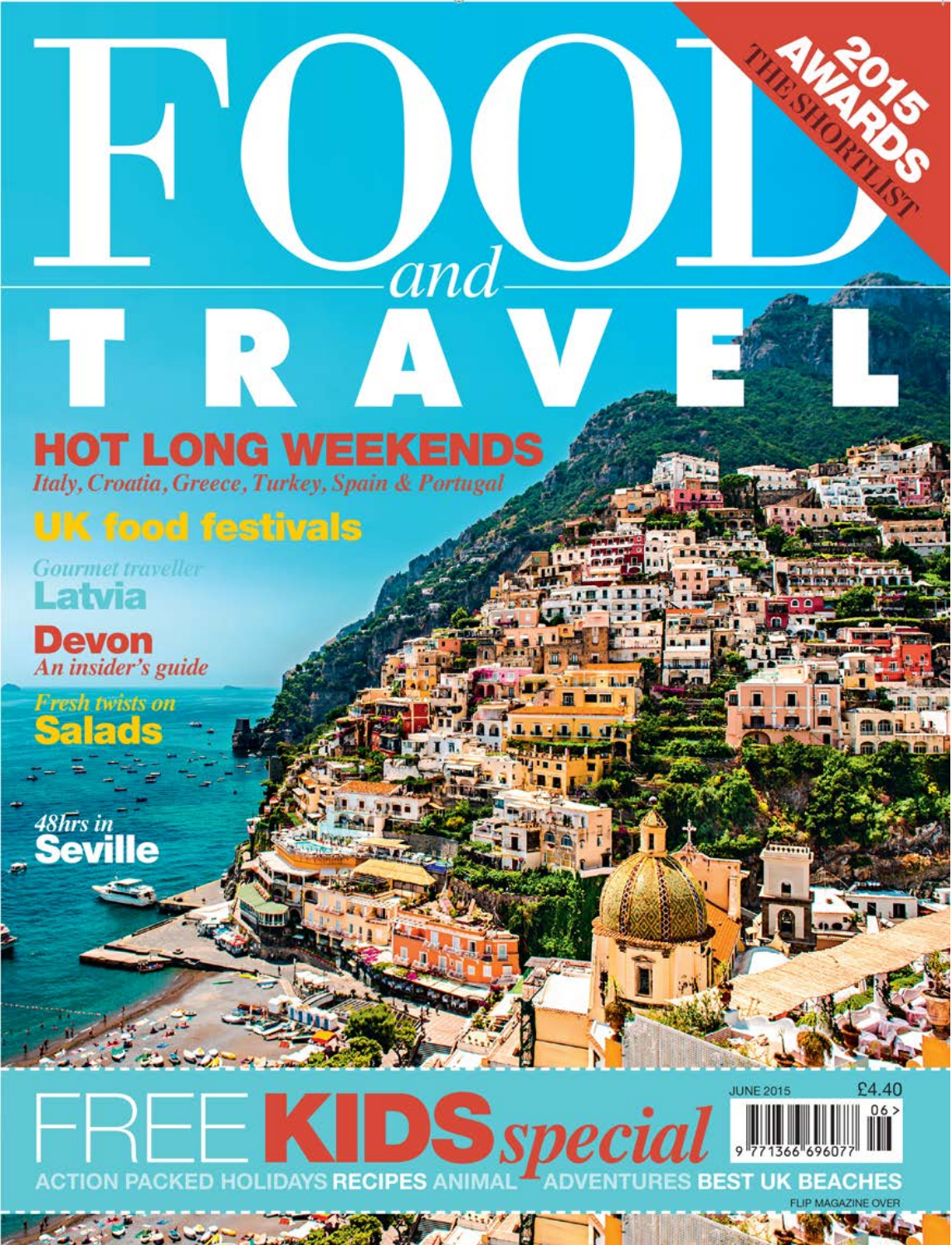## BEST UK **BEACHES**<br>with gourmet pubs

**COOKERY**<br>COURSES<br>for junior sous

Œ

## **ANIMAL MAGIC**

**RECIPES** for healthier<br>snacks

# **MILY** Action-packed holidays